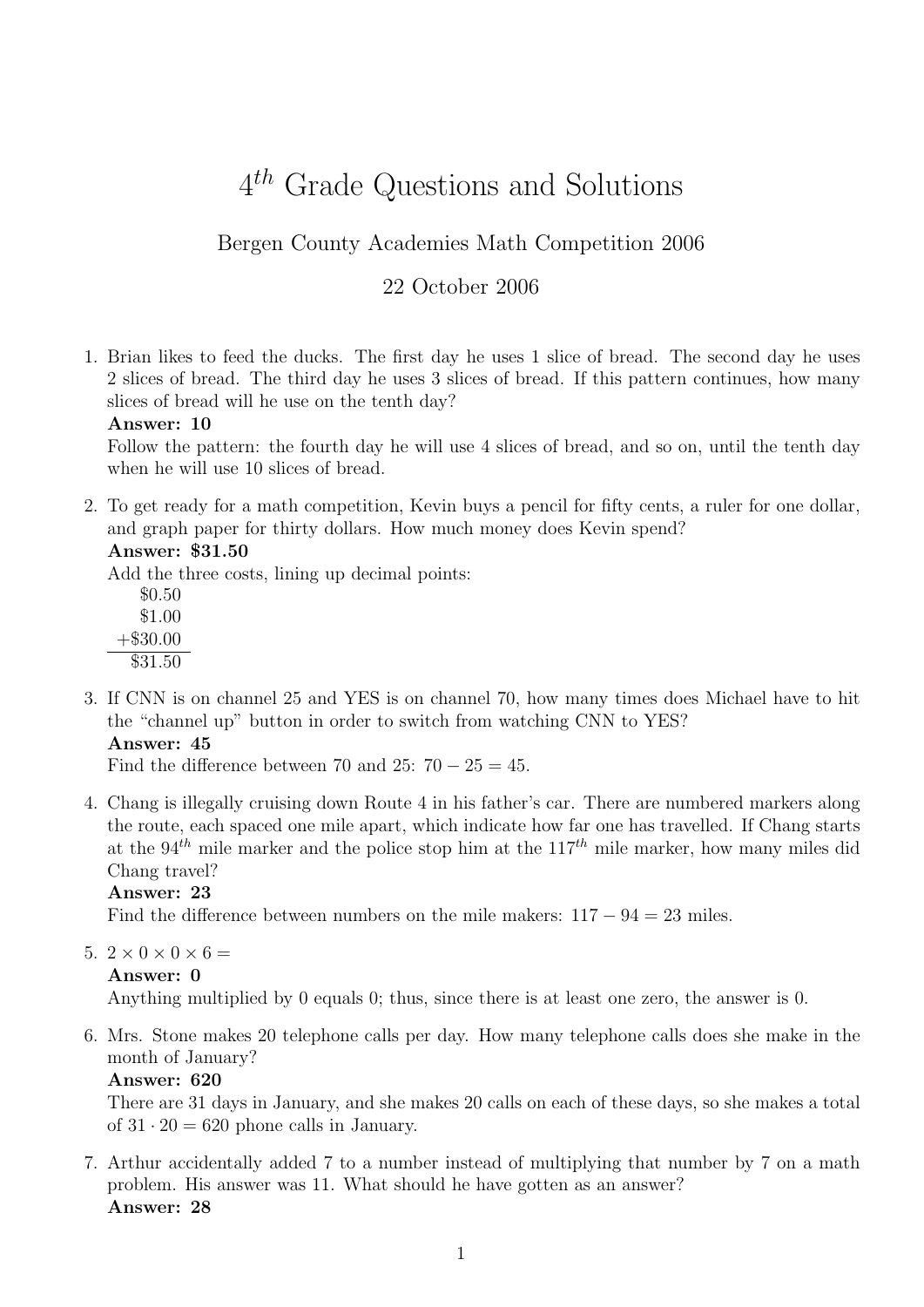We can work backwards to find the answer. Since he added, we can reverse that by subtracting: the original number was  $11 - 7 = 4$ . He was supposed to multiply this by 7, and  $7 \cdot 4 = 28$ .

8. Calculate  $10 - 9 + 8 - 7 + 6 - 5 + 4 - 3 + 2 - 1$ . Answer: 5

There are two approaches to this problem. We could simply carry out each addition and subtraction to find the answer. Or we could group the numbers in a clever way that simplifies our computations, namely  $(10 - 9) + (8 - 7) + (6 - 5) + (4 - 3) + (2 - 1)$ . Following order of operations, we evaluate the expressions in parentheses first and find that the value of each is 1. So this equals  $1+1+1+1+1$ , which is 5.

9. Asena and Christine are playing a game. Asena asks Christine to pick a number. She then asks her to add 12 to that number, multiply her answer by 3, subtract 36 from her new answer, divide that answer by 6, and multiply this answer by 2. If Christine picks the number 10 in the beginning, what number does she have at the end? Answer: 10

 $10 + 12 = 22 \cdot 3 = 66 - 36 = 30 \div 6 = 5 \cdot 2 = 10.$ 

10. Compute the number of letters in the alphabet plus the number of days in a week. Answer: 33

There are 26 letters in the alphabet and 7 days in a week.  $26 + 7 = 33$ .

11. To be prepared, Yoonjoo wants to carry 10 pencils with her at all times during school. Every hour, she gives one pencil to a friend and loses one pencil. If school is 8 hours long, at least how many pencils must Yoonjoo bring to school to remain prepared?

#### Answer: 26

The first hour, she gives away a pencil and loses a pencil, which means that she is short 2 pencils. Since this occurs every hour, this means that at the end of the day she will be short 16 pencils. Thus she must bring at least  $10 + 16 = 26$  pencils to school.

12. James's pet alligator has a body and a tail that together are 5 times as long as its head. From the tip of its nose to the tip of its tail the giant alligator is 300 meters long. How many meters long is its head?

#### Answer: 50

Since the body and tail are 5 times as long as the head, there are really 6 equal sections of the body that are the all the length of the head. So the head is  $300 \div 6 = 50$  meters long.

13. Aaron knows he has somewhere between 100 and 110 baseball cards in his collection. If he counts his cards 2 at a time, he has 1 card left over. If he counts his cards 5 at a time, he has 2 left over. How many cards are in Aaron's collection?

# Answer: 107

Since Aaron has one card left over when he counts his cards 2 at a time, we know that he has an odd number of cards. We also know that he has 2 cards left over when he counts his cards 5 at a time. There are only two numbers between 100 and 110 that satisfy this last requirement: 102 and 107. However, we know that the number cannot be even, so Aaron must have 107 baseball cards in his collection.

14. Express  $\frac{11}{5}$  in decimal form.

#### Answer: 2.2

Either divide directly:  $11 \div 5 = 2.2$ , or note that  $\frac{11}{5} = \frac{10+1}{5} = 2 + \frac{1}{5} = 2 + \frac{2}{10} = 2.2$ .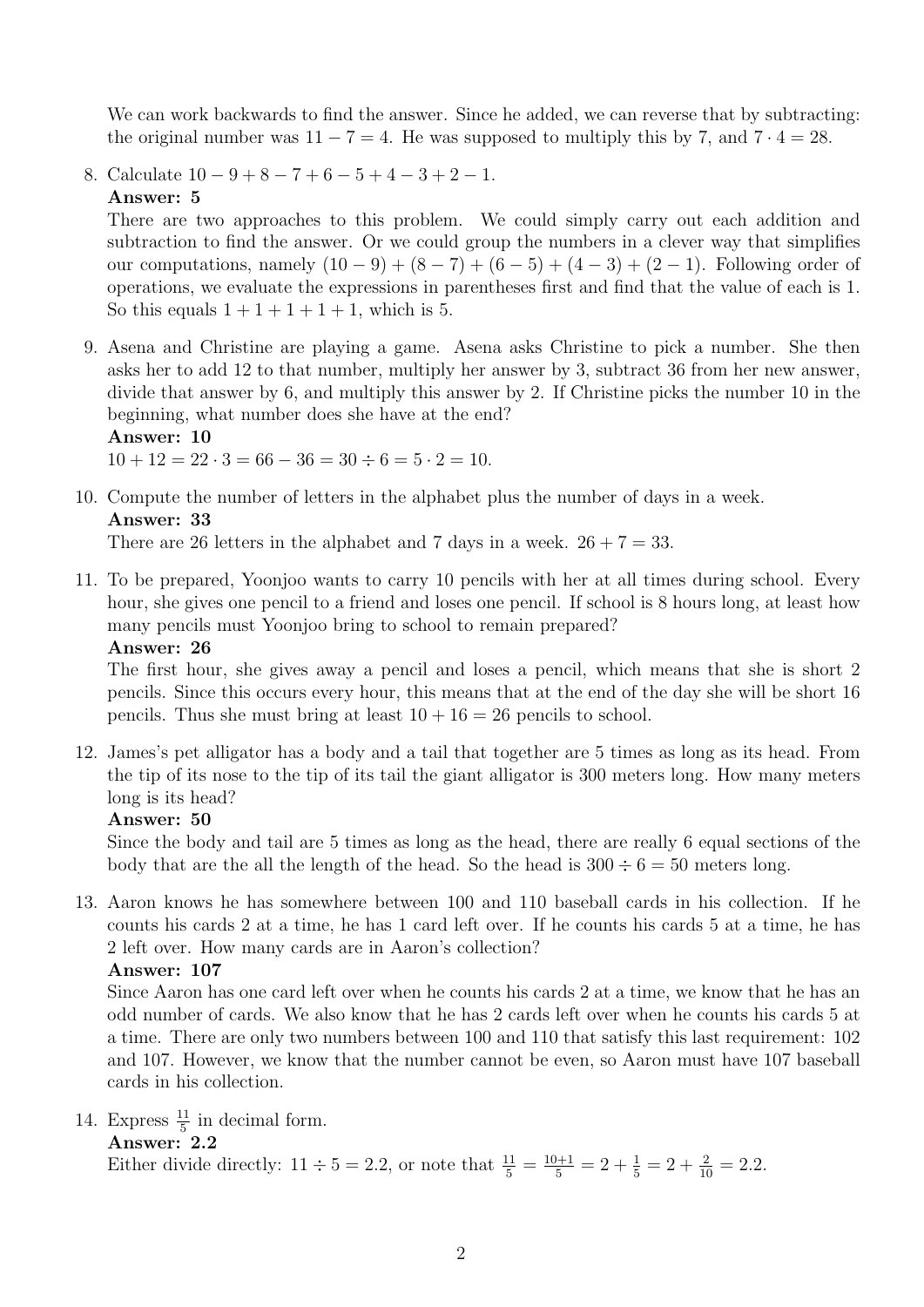15. Mr. Bank Clerk, Mr. Police Officer, and Mr. Teacher work as a bank clerk, a police officer, and a teacher. However, none of them have the job that shares their name. If Mr. Police Officer's wife Mrs. Police Officer is the teacher's twin sister, who is the police officer?

#### Answer: Mr. Teacher

Since Mr. Police Officer's wife is the teacher's twin sister, Mr. Police Officer is not the teacher. He also cannot be the police officer, so he must be the bank clerk. Since Mr. Teacher cannot be the teacher or the bank clerk, he must be the police officer.

16. In Eddy's sock drawer, there are two red socks, three blue socks, and two green socks. If Eddy takes socks out of the drawer one at a time and does not put them back, how many must he take out so that he can make at least one matching pair? Answer: 4

Suppose Eddy takes out three socks, and does not yet have a matching pair. This can only happen if he takes out one red, one blue, and one green sock. The next (fourth) sock he takes out must then match one of the socks he has already taken out. If the first three socks were not all different colors, they must have contained a matching pair.

17. The product of two different positive whole numbers is 11. What is their sum? Answer: 12

Since 11 is prime, the only two positive whole numbers that we could multiply to get 11 are 11 and 1.  $11 + 1 = 12$ .

18. A military clock, instead of having the numbers 1 through 12, has the numbers 1 through 24 evenly spaced around the circular face. What is the number directly across from 19? Answer: 7

We could simply draw the clock and match the numbers up. We could also note that numbers opposite each other will always have a difference of 12. So the number across from 19 is  $19 - 12 = 7.$ 

19. In a high school physical education class, 11 students know how to climb a tree. 6 of these students are male. There are 14 boys total in the class. 7 girls in the class do not know how to climb a tree. How many students are there in this class?

#### Answer: 26

If 11 of the students in the class know how to climb a tree, and 6 are boys, that means that the other 5 are girls. 7 girls in the class do not know how to climb a tree, so there are  $5 + 7 = 12$ girls in the class. Therefore the total number of students in the class is  $12$  girls  $+14$  boys  $= 26$ .

20. For a class trip, Mr. Holbrook hires 2 buses, which can each hold 50 students. However, 123 students signed up for the trip. If a car can hold up to 4 students, what is the minimum number of cars needed in addition to the two buses to ensure that every student has a ride? Answer: 6

The two buses hold  $50 \times 2 = 100$  students, leaving  $123 - 100 = 23$  students for the cars. Each car holds a maximum 4 people so the 23 kids need at least  $23 \div 4 = 5.75$  cars. Since cars are whole, this means that 6 cars are needed.

21. Mike arrived at a party 27 minutes before 3 : 23 PM. What time was it 11 minutes after he arrived?

#### Answer: 3:07 PM

27 minutes before 3 : 23 is 2 : 56. 11 minutes after 2 : 56 is 3 : 07.

22. If Eugene counted to 600 by 6's, starting with 6, how many numbers did he count that are less than 600?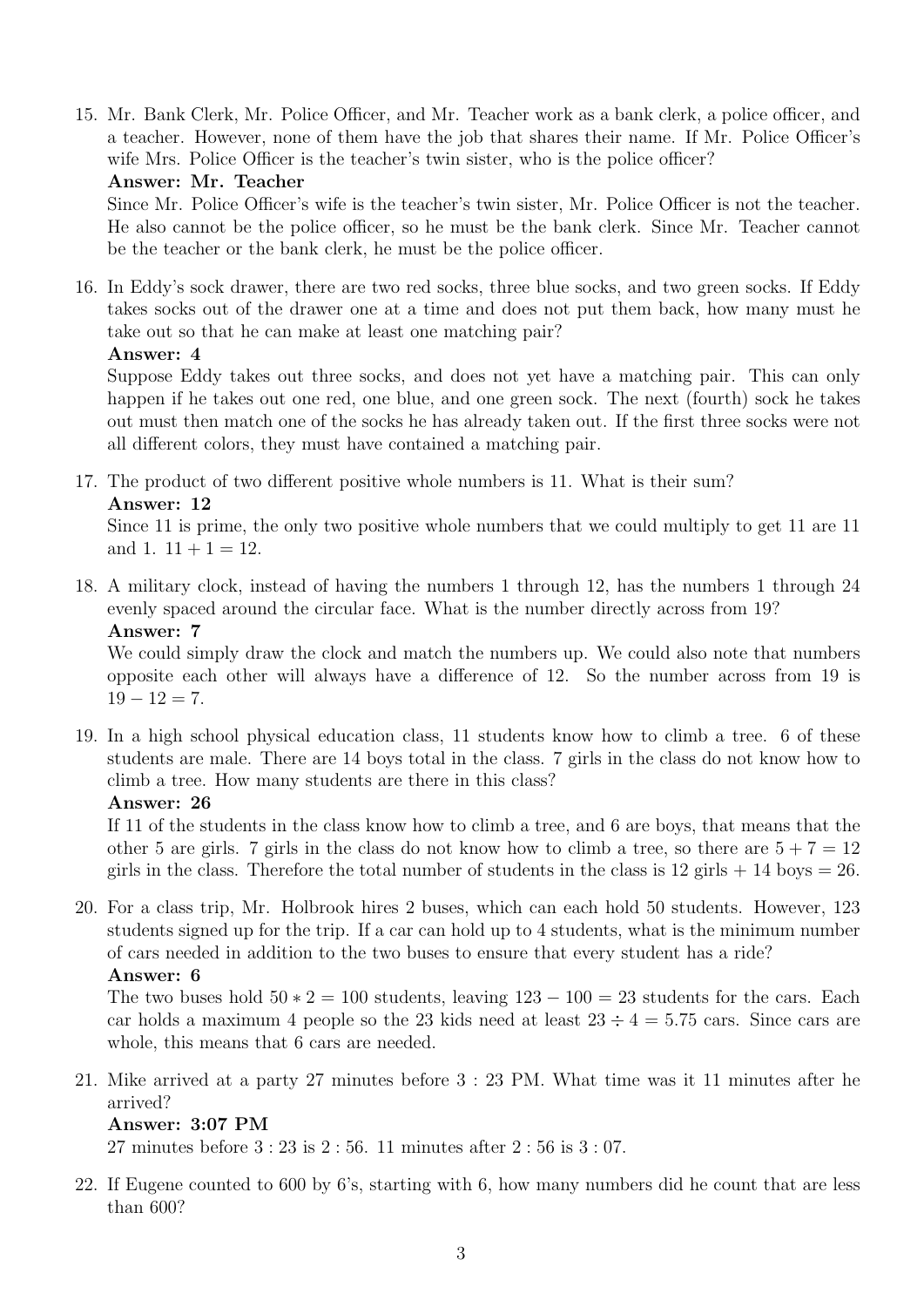#### Answer: 99

Eugene counted  $600 \div 6 = 100$  numbers, all of which were less than 600 except for one, namely 600. So he counted  $100 - 1 = 99$  numbers that are less than 600.

23.  $20 + 40 + 60 + 80 = (1 + 2 + 3 + 4) \times$  ?

### Answer: 20

Each term on the left hand side of the equation is divisible by 20. Factoring out a 20 yields the expression  $(1 + 2 + 3 + 4) \times 20$ .

24. If a bird's wings flap 64 times every second, then how many times do a bird's wings flap in 10 minutes?

#### Answer: 38,400

There are 60 seconds in one minute, so there are  $10 \cdot 60 = 600$  seconds in 10 minutes. Thus the bird flaps its wings  $600 \cdot 64 = 38400$  times in 10 minutes.

25. If a race began at 3 : 43 PM and ended at 5 : 57 PM the same day, the race was half over at what time?

#### Answer: 4:50 PM

The entire race was 2 hours and 14 minutes long. So the race was half over at the start time - 3 : 43 PM - plus 1 hour and 7 minutes, or 4 : 50 PM.

26. Hannah goes to Boston Market to eat lunch. She picks a piece of chicken for her main meal, and must select a side dish and a drink. The possible side dishes are mashed potatos, corn, green beans, and cinnamon apples. The possible drinks are Coca Cola, Sprite, orange soda, iced tea, lemonade, and water. How many different meals can Hannah select?

#### Answer: 24

For each of the four side dishes, Hannah can pick any of the six drinks. So there are  $4 * 6 = 24$ total combinations.

27. Dan likes bowling, pool, and math. He decides to number the 10 bowling pins 1 through 10 and adds up the numbers on each pin, obtaining a number  $P$ . Then he numbers each of the 15 pool balls 1 though 15 and adds these up to obtain a number B. Find  $B - P$ . Answer: 65

We could find  $B$  and  $P$  separately by adding the numbers 1 through 10 and 1 through 15, and then we could find  $B - P$ . It is quicker to note that B is just  $P + 11 + 12 + 13 + 14 + 15$  (since  $P = 1 + 2 + \cdots + 10$ . Therefore,  $B - P = 11 + 12 + 13 + 14 + 15 = 65$ .

28. What is the remainder when 6668 is divided by 6?

#### Answer: 2

We know that 6666 is exactly divisible by 6, so 6668 is 2 more than a multiple of 6, and will have a remainder of 2 when divided by 6.

29. Every time Joey visits Monica and Chandler's apartment, he steals one more food item than he did the last time. If he visits once every day for a week, and steals 3 items the first day, how many does he steal in the week?

#### Answer: 42

 $3+4+5+6+7+8+9=42.$ 

30. Ashley's calculator only performs one process: when she enters a number, the calculator shifts the entire number one decimal place to the right, adds 11, and returns the resulting number. For example, if she enters 11, the calculator shifts 11 a decimal place to the right to give 1.1, then adds 11 which gives 12.1. If she gets back 32.5 as an answer, what was her original number?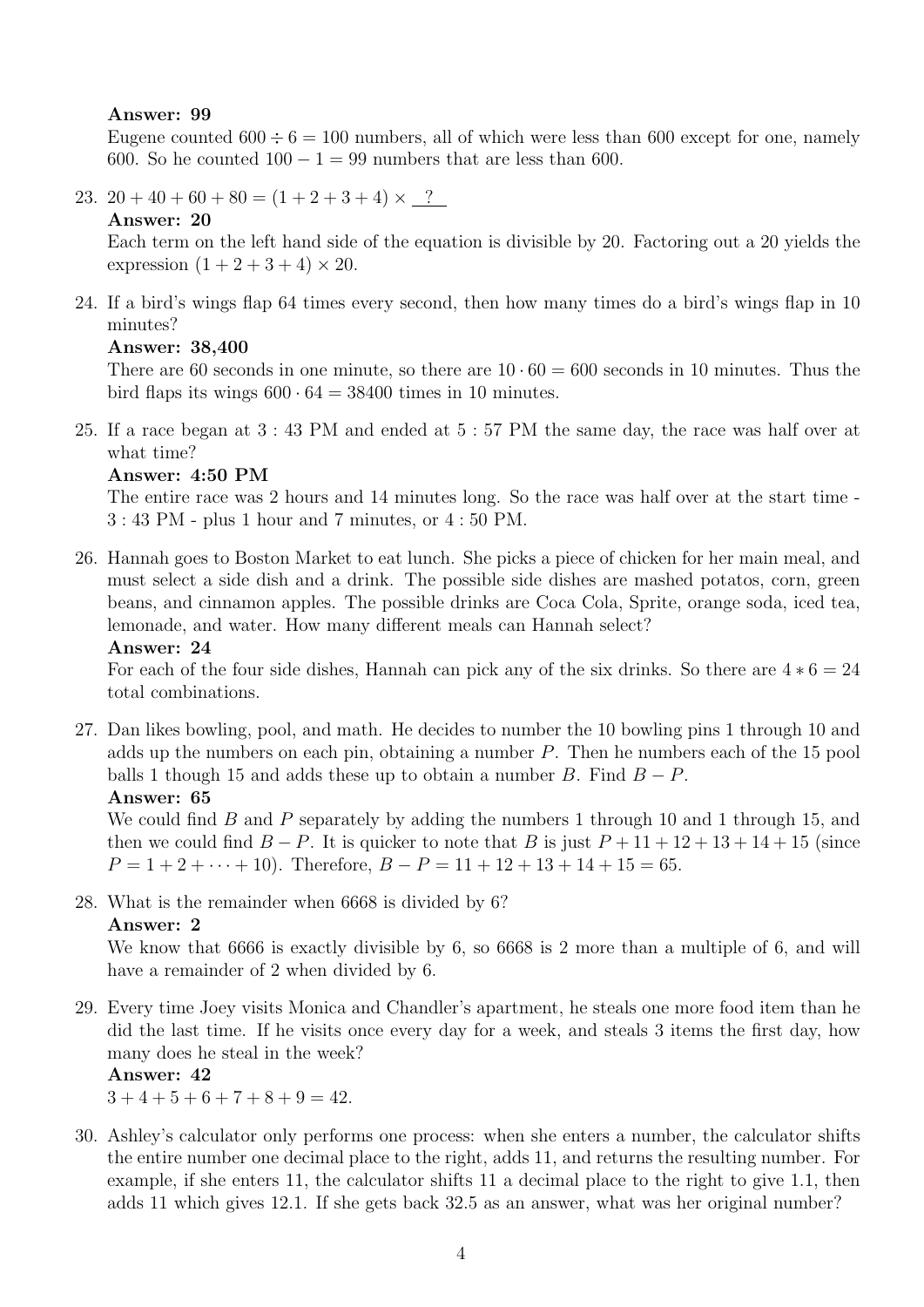#### Answer: 215

We reverse the calculator's process:  $32.5 - 11 = 21.5$ . Shifted one decimal place to the left, this is 215.

31. Caroline chooses a whole number greater than 1. She divides  $1 \cdot 2 \cdot 3 \cdot 4 \cdot 5 \cdot 6 \cdot 7$  by that whole number. Then she divides the quotient by the same whole number. She continues dividing each new quotient by the same whole number until the remainder is no longer 0. Which whole number should Caroline choose so that she performs the division the greatest number of times?

Answer: 2

If we break the composite numbers in  $1 \cdot 2 \cdot 3 \cdot 4 \cdot 5 \cdot 6 \cdot 7$  into prime facotrs, we see that there are four 2's in the prime factorization of this number, but only at most two factors of any other number. Thus Caroline can divide by 2 the greatest number of times.

32. Dr. Mayers raises chickens and rabbits in his classroom. He counts 45 total animals, and 144 legs (each chicken has 2 legs, while each rabbit has 4 legs). How many rabbits does Dr. Mayers have?

#### Answer: 27

Suppose all the animals are rabbits. Then there would be  $4 \cdot 45 = 180$  legs. If we substitute a chicken for a rabbit, we reduce the number of legs by 2. We want to reduce the number of legs by  $180 - 144 = 36$ , so we must substitute in  $36 \div 2 = 18$  chickens. This means there are  $45 - 18 = 27$  rabbits.

33. Ben, Joe, Rob and Mike like to play ping-pong after math team. Each played exactly 3 games of ping-pong with each of the others. How many games of ping-pong were played altogether? Answer: 18

If we label the boys B, J, R, and M, we know that there are 6 games if they each played each other once: BJ, BR, BM, JR, JM, RM. But since they each played 3 games against each other, they played  $6 * 3 = 18$  games total.

34. Sally has 7 coins, which together make 72 cents. Each coin is a penny, nickel, dime or quarter. How many dimes does Sally have?

# Answer: 1

Sally must have 2 pennies, since every other coin has a cent value that is a multiple of 5. If her other 5 coins are all dimes, she would only have 52 cents, so she must have at least one quarter. If her other 4 coins are all dimes, she would only have  $25 + 40 + 2 = 67$  cents, so she must have at least two quarters. If her other 3 coins are all dimes, she would have  $50 + 30 + 2 = 82$  cents, which is too much, so at least one coin must be a nickel. This would yield  $50 + 20 + 5 + 2 = 77$ cents, which is still too much, so two coins must be nickels. Thus she has 2 pennies, 2 quarters, 2 nickels, and 1 dime  $(2 \cdot 1 + 2 \cdot 25 + 2 \cdot 5 + 1 \cdot 10 = 72)$ .

35. Counting from either end of the line, Michelle is  $18^{th}$  in line. How many people are in the line? Answer: 35

There are 17 people in front of Michelle and 17 people behind her. Including her,  $17+17+1=35$ .

36. If there are 5 zounds to a zong, 7 zongs to a zig, and 3 zigs to a zap, how many zounds are there to 3 zaps?

#### Answer: 315

There are  $5 \cdot 7 = 35$  zounds to a zig, and since there are 3 zigs to a zap, there are  $35 \cdot 3 = 105$ zounds to a zap. So there are  $3 \cdot 105 = 315$  zounds to 3 zaps.

37. Joey has auditioned for 15 roles in the past two months. He gets 2 out of every 5 roles he auditions for. How many parts does Joey get of the 15?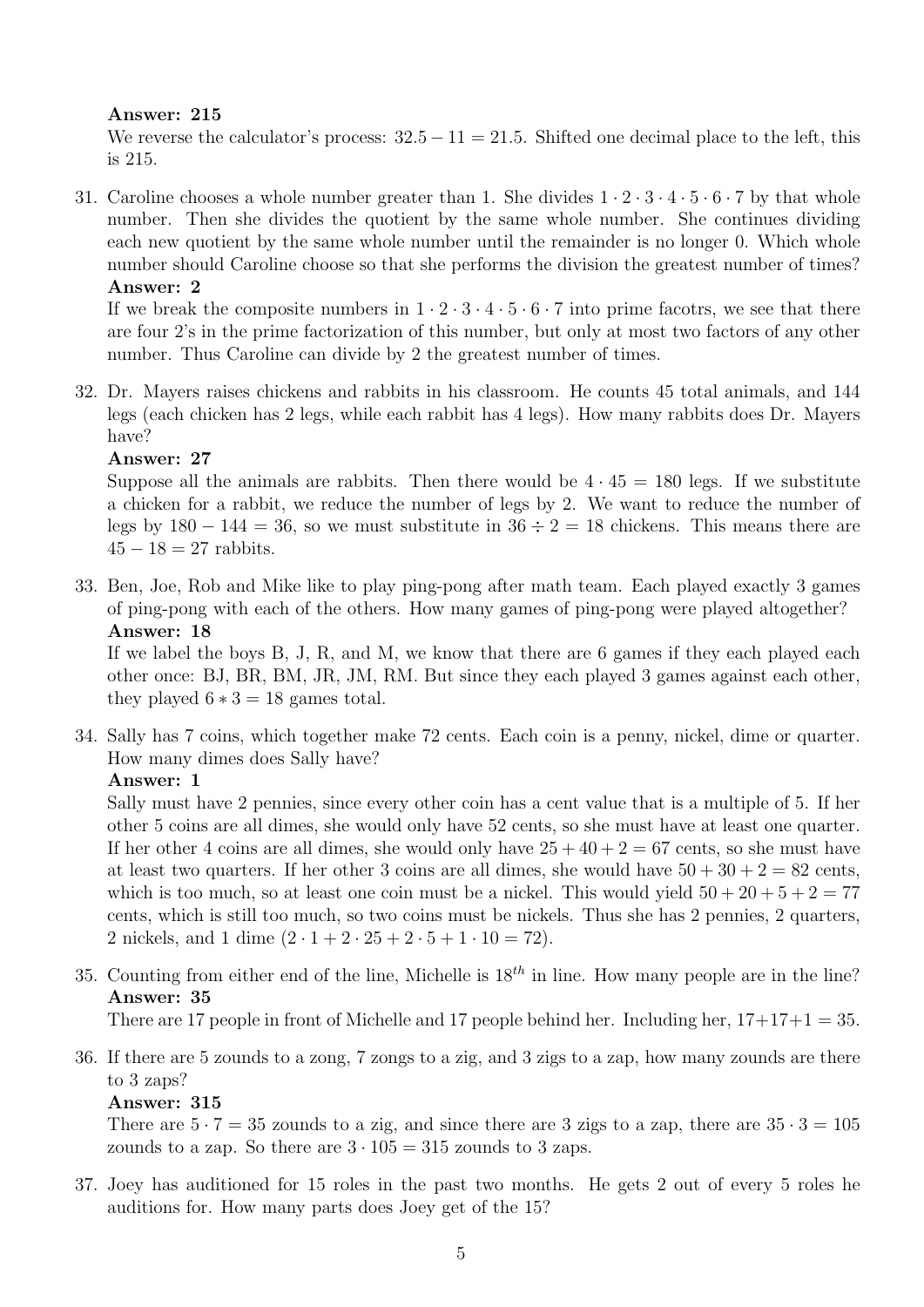Answer: 6 2  $\frac{2}{5} \cdot 15 = 6.$ 

38. A triangle has a height of length 4 and a base of length 3. What is the triangle's area? Answer: 6

The area of a triangle is equal to half of the product of its base and height. So the triangle has area  $\frac{3\cdot 4}{2} = 6$ .

39. Find the product of the even multiples of 5 that are greater than 1 and less than 49. Answer: 240000

The even multiples of 5 between 1 and 49 are simply the multiples of 10: 10, 20, 30, and 40.  $10 \cdot 20 \cdot 30 \cdot 40 = 240,000.$ 

40. Connie took a test with 25 questions. For every question she got right, she earned 4 points, and for every question she got wrong, she lost 1 point. She answered every question, and got a score of 80. How many questions did she get right?

#### Answer: 21

Guess-and-check can be used to solve this problem. Alternately, let c be the number of questions Connie got right. Then she got  $25-c$  questions wrong. So her score is  $4c-(25-c) = 5c-25 = 80$ . Solve for c:  $5c = 105 \Rightarrow c = 21$ .

41. Rachel begins writing the non-negative whole numbers (0, 1, 2, . . . ) across a sheet of paper in increasing order, with no spaces between them. She stops when she reaches the end of the paper. There is only room across the paper for 100 digits. What is the last digit Rachel writes? Answer: 4

The numbers  $0 - 9$  take up 10 spaces. Since there are 90 spaces left and we know that the next set of numbers consist of two digits each, we will be able to fit 45 two-digit numbers, beginning with 10. The 45th two-digit number is  $10 + 45 - 1 = 54$ , so the last digit in the row is 4.

42. Sixteen teams compete in a soccer tournament. Each game, one team wins and one team loses, and the losing team is eliminated. How many games must be played so that only one team remains undefeated?

#### Answer: 15

Fifteen teams must be eliminated, and it takes one game to eliminate one team, so 15 games must be played.

43. A square has an area of 16 square inches. What is the length, in inches, of one of its sides? Answer: 4

The area of a square with side length s is  $s \cdot s$ . Since  $4 \cdot 4 = 16$ , a square with area 16 square inches has side length 4 inches.

44. A can of mango juice concentrate is mixed with 3 cans of water to make  $1\frac{1}{2}$  pints of mango juice. Each can of water is the same size as the can of mango juice. What fraction of a pint does one can hold?

# Answer:  $\frac{3}{8}$

If 4 cans can hold  $1\frac{1}{2}$  pints, which is the same as  $\frac{3}{2}$  pints, then 1 can can hold  $\frac{1}{4} \cdot \frac{3}{2} = \frac{3}{8}$  $\frac{3}{8}$  of a pint.

45. Adrian is working at Six Flags dressed up as Tweety Bird. He poses for pictures with 40 people. 35 of these people are female and 15 are children. How many of the 40 are female children? Answer: 10

Add the number of females and the number of children, and subtract the total number of people:  $(35 + 15) - 40 = 10$ . This uses the principle of *inclusion-exclusion*.